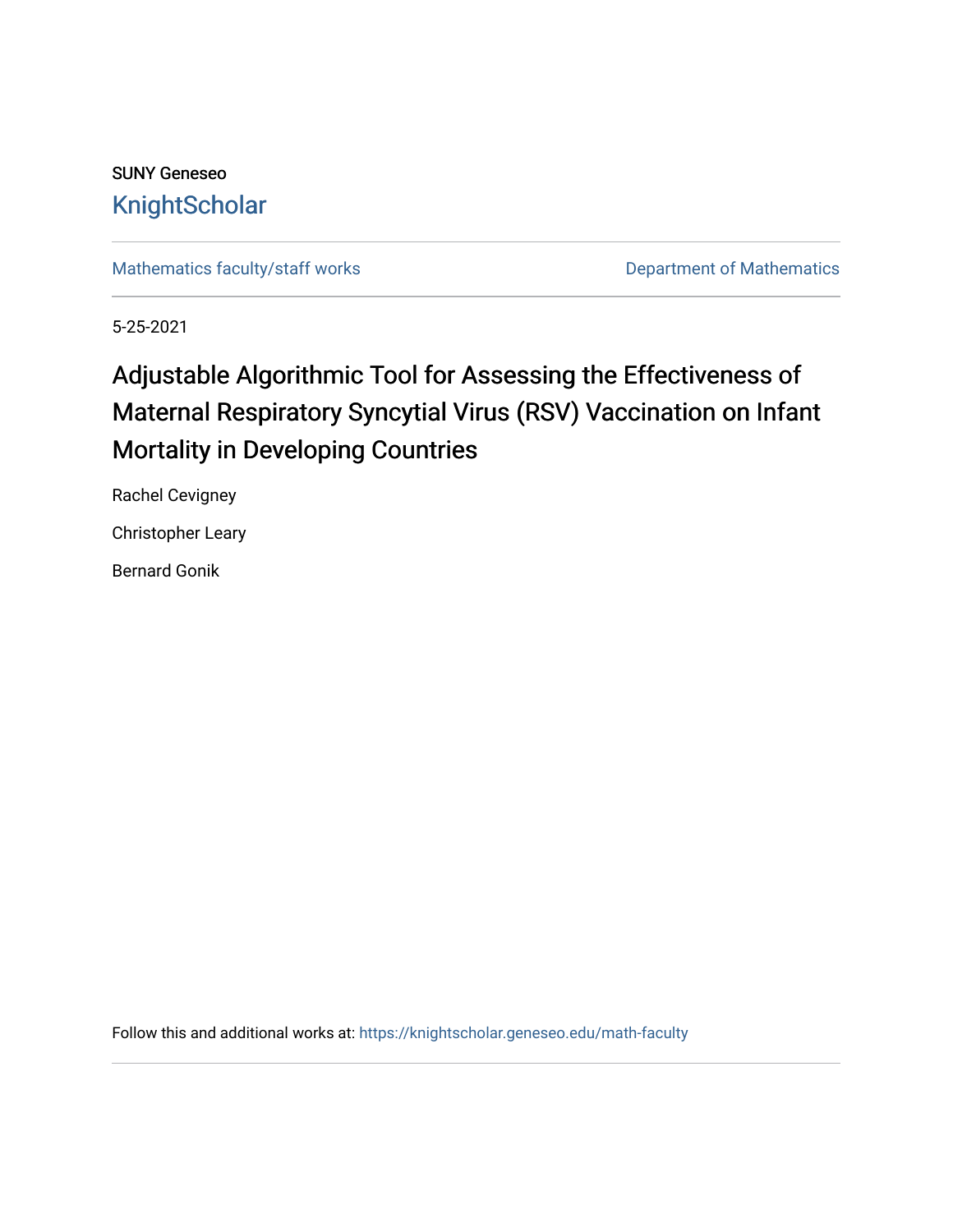

### Research Article

## Adjustable Algorithmic Tool for Assessing the Effectiveness of Maternal Respiratory Syncytial Virus (RSV) Vaccination on Infant Mortality in Developing Countries

### Rachel Cevigney,**<sup>1</sup>** Christopher Leary,**<sup>2</sup>** and Bernard Gonik **[1](https://orcid.org/0000-0002-6464-7079)**

<sup>1</sup>Department of Obstetrics and Gynecology, Wayne State University School of Medicine, USA <sup>2</sup>SUNY Geneseo Department of Mathematics, USA

Correspondence should be addressed to Bernard Gonik; bgonik@wayne.edu

Received 12 January 2021; Accepted 5 May 2021; Published 25 May 2021

Academic Editor: Faustino R. Perez-Lopez

Copyright © 2021 Rachel Cevigney et al. This is an open access article distributed under the [Creative Commons Attribution](https://creativecommons.org/licenses/by/4.0/) [License,](https://creativecommons.org/licenses/by/4.0/) which permits unrestricted use, distribution, and reproduction in any medium, provided the original work is properly cited.

Acute lower respiratory infection (ALRI) due to RSV is a common cause of global infant mortality, with most cases occurring in developing countries. Using data aggregated from priority countries as designated by the United States Agency for International Development's (USAID) Maternal Child Health and Nutrition (MCHN) program, we created an adjustable algorithmic tool for visualizing the effectiveness of candidate maternal RSV vaccination on infant mortality. Country-specific estimates for disease burden and case fatality rates were computed based on established data. Country-specific RSV-ALRI incidence rates for infants 0-5 months were scaled based on the reported incidence rates for children 0-59 months. Using in-hospital mortality rates and predetermined "inflation factor," we estimated the mortality of infants aged 0-5 months. Given implementation of a candidate maternal vaccination program, estimated reduction in infant RSV-ALRI incidence and mortality rates were calculated. User input is used to determine the coverage of the program and the efficacy of the vaccine. Using the generated algorithm, the overall reduction in infant mortality varied considerably depending on vaccine efficacy and distribution. Given a potential efficacy of 70% and a maternal distribution rate of 50% in every USAID MCHN priority country, annual RSV-ALRI-related infant mortality is estimated to be reduced by 14,862 cases. The absolute country-specific reduction is dependent on the number of live births; countries with the highest birth rates had the greatest impact on annual mortality reduction. The adjustable algorithm provides a standardized analytical tool in the evaluation of candidate maternal RSV vaccines. Ultimately, it can be used to guide public health initiatives, research funding, and policy implementation concerning the effectiveness of potential maternal RSV vaccination on reducing infant mortality.

#### 1. Introduction

Globally, acute lower respiratory infection (ALRI) is a major contributor to infant morbidity and mortality. Respiratory syncytial virus (RSV) is one of the most commonly identified etiologic viral pathogens leading to ALRI [[1](#page-7-0)–[3](#page-7-0)]. According to Shi et al., an estimated 59,600 children less than 5 years old died in-hospital in 2015 from RSV-related ALRI. Infants less than six months of age made up 46% of the affected population. An overwhelming majority of cases of RSV-induced ALRI occur in developing countries [\[1](#page-7-0)].

The prevention and treatment of RSV poses a great financial burden; an estimated 50-70% of infants become infected with RSV during their first winter season [[4](#page-7-0)]. Current treatment of RSV-related ALRI in children remains focused in supportive care, including respiratory support and hydration [\[3](#page-7-0), [5, 6\]](#page-7-0). A humanized monoclonal antibody, Palivizumab, is the only available prophylactic treatment [\[7](#page-7-0)]. Due to the high cost, this medication is reserved for high-risk patients [[7](#page-7-0)]. Additionally, natural infection has not provided long-term immunity or adequate amounts of neutralizing antibodies [\[8](#page-7-0)]. Reinfection rates can be as high as 83% depending on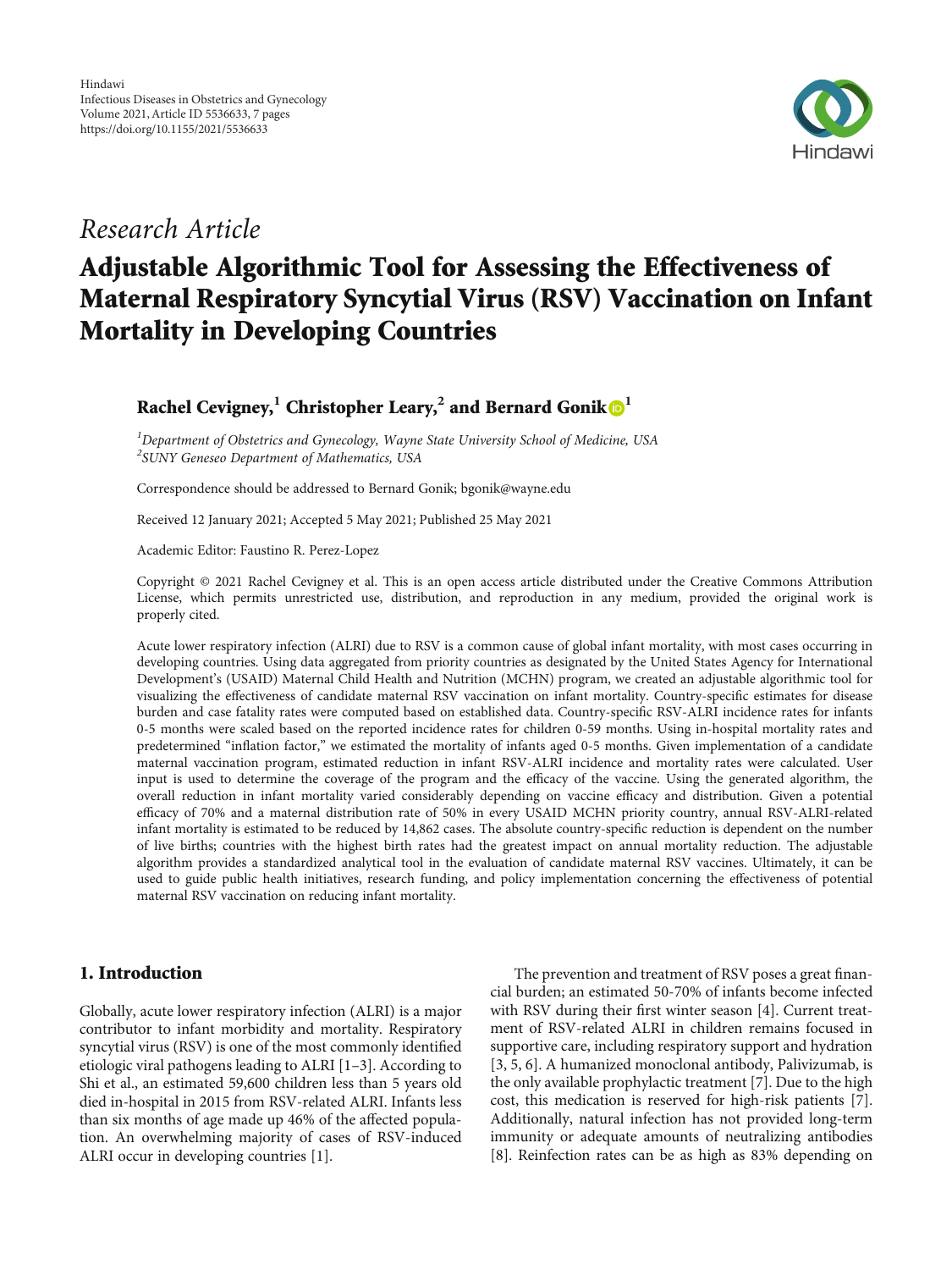<span id="page-2-0"></span>

Figure 1: USAID's MCHN map. This map depicts USAID's MCHN priority countries that were investigated in creation of the algorithmic tool to assess effectiveness of candidate maternal RSV vaccination on reducing infant incidence and mortality in developing countries. Data for South Sudan were not available.



Figure 2: Flowchart of calculation of country-specific infant (0-5 months) RSV incidence.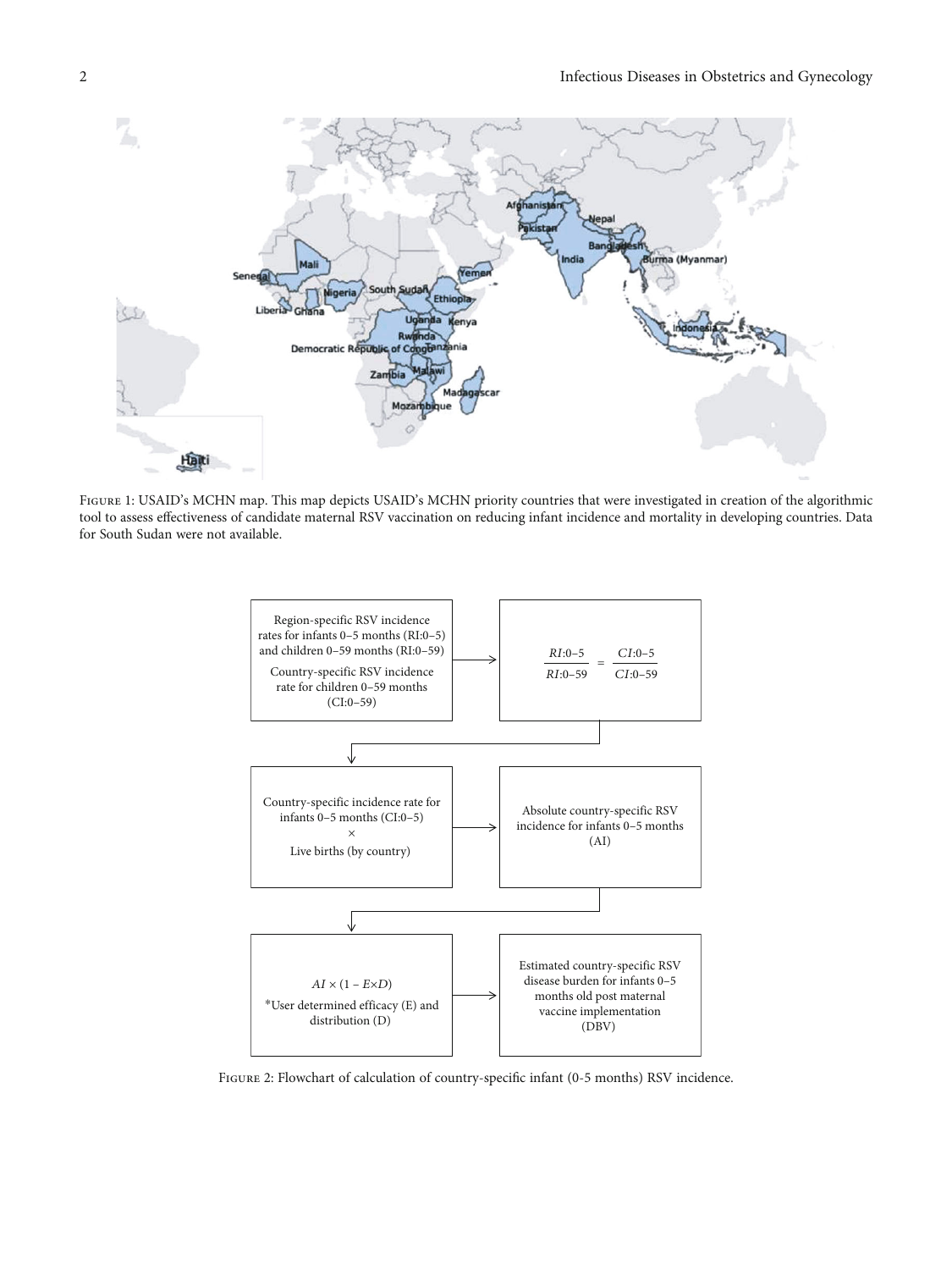<span id="page-3-0"></span>

Figure 3: Flowchart of calculation of country-specific infant (0-5 months) RSV mortality.

the season [[9](#page-7-0)]. The high cost of care and lack of unanimously efficacious and widely available pharmaceutical interventions paired with and high incidence, reinfection, and death rates in infants <6 months old make potential maternal vaccination an attractive option in reducing disease burden [[6\]](#page-7-0).

An analysis of cost-effectiveness published by Cromer et al. compares the various strategies for preventing and treating RSV-related illness. The most economic strategies were single dose protection that could be given to specifically protect infants born just prior the start of RSV season [[7](#page-7-0)]. Maternal vaccination during pregnancy, notably in the third trimester, can provide transient passive immunity to infants via immunoglobulin transfer through the placenta [[10](#page-7-0)]. It is estimated that the antibodies can be protective for up to 6 months before decaying. Because a large portion of antibody transfer occurs in the third trimester, preterm infants are at a greater risk for severe infections that could be avoided with maternal vaccination [\[11\]](#page-7-0).

Some ambiguity remains in identifying the immune response and target most effective in providing immunity to RSV [\[6](#page-7-0)]. The RSV F glycoprotein, a class I fusion protein, and the RSV F prefusion form have been major targets of interest for candidate vaccines. These proteins mediate viral entry and are essential to the pathogenicity of the virus [\[12](#page-7-0)]. A number of maternally indicated RSV F protein vaccines have been investigated both preclinically and through clinical trials. Novavax, a RSV F vaccine, has completed clinical trial and has been published [[13](#page-7-0)]. Both Pfizer and GlaxoSmithKline have RSV prefusion F vaccines in phase 3 of clinical trial [\[14, 15](#page-7-0)].

Though the need for an approved and effective RSV vaccination is currently unmet, we created an adjustable algorithmic tool for visualizing the effectiveness of candidate maternal RSV vaccination on reducing disease incidence and infant mortality. We used data specific to priority countries as designated by the United States Agency for International Development (USAID) Maternal Child Health and Nutrition (MCHN) program as depicted in Figure [1](#page-2-0) [[16](#page-7-0)]. This tool can be used to quantify the expected benefit of vaccination implementation.

#### 2. Methods

Based on data from Shi et al. [[1\]](#page-7-0), USAID MCHN countryspecific estimates for RSV disease burden and case fatality rates among infants age 0-5 months given implementation of a candidate vaccination program were computed. The population of interest is infants <6 months of age (0-5 months) because of the anticipated benefit of transient maternal antibody transfer. Data were collected, calculated,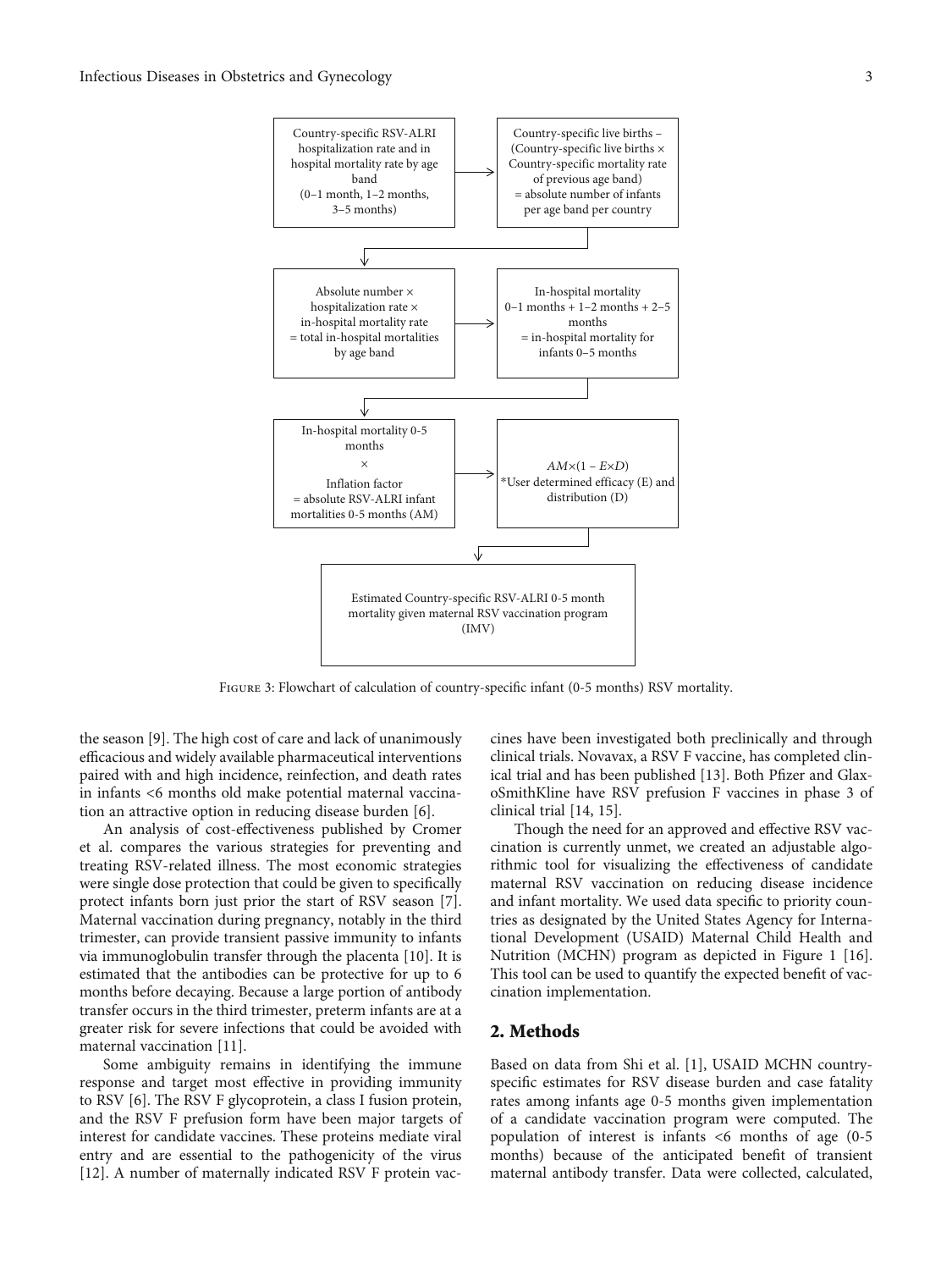<span id="page-4-0"></span>and reported by both country and region-specific estimates. Efficacy of the vaccine and distribution to pregnant women are determined by user input.

Absolute value of RSV incidence by country was calculated for infants age 0-5 months using the following scale. Regional RSV incidence rates were obtained from the literature for infants age 0-5 months (RI:0-5) and children age 0- 59 months (RI:0-59). Using these rates as a scale along with the reported country-specific RSV incidence rates for children 0-59 months (CI:0-59), we estimated the countryspecific RSV incidence rates for infants age 0-5 months (CI:0-5) by equating the regional and country-specific ratios using Equation (1).

$$
\frac{RI: 0-5}{RI: 0-59} = \frac{CI: 0-5}{CI: 0-59}.
$$
 (1)

Then, the country-specific incidence rate for infants 0-5 months old was multiplied by the number of live births in each country to obtain the absolute incidence of RSV for each country [\[10\]](#page-7-0). Using this value, and user determined values for efficacy and distribution of a candidate vaccine, the incidence of RSV given implementation of a candidate vaccination program is estimated using Equation (2). The process of the calculation of infant RSV incidence given candidate maternal RSV vaccination is displayed in Figure [2](#page-2-0).

$$
AI \times (1 - E \times D) = DBV, \tag{2}
$$

AI:Absolute incidence

*E*:Efficacy

*D*:Distribution to pregnant women

DBV:Estimated RSV disease burden postmaternal vaccine implementation.

Infant RSV incidence was also calculated using regionwide incidence rate estimates. The regional RSV incidence rate for infants 0-5 months was multiplied by countryspecific live birth rates yielding the absolute incidence of RSV in each country based on region wide estimates. Using this value, and user determined values for efficacy and distribution of a candidate vaccine, we estimate the reduction in incidence of RSV given implementation of a vaccination program.

Next, infant RSV mortality rate given implementation of a candidate maternal vaccination program was calculated. RSV hospitalization rates were reported by age bands: 0-1 month, 1-2 months, and 2-5 months. Using the countryspecific number of live births and mortality rate, we first calculated the absolute number of infants age 0-1 month-old, 1- 2 months old, and 2-5 months old [\[17\]](#page-7-0). Neonatal and infant mortality rates were obtained from [http://data.unicef.org,](http://data.unicef.org) using 2016 midyear estimates throughout [\[18, 19](#page-7-0)]. The mortality rates for infants 2-5 months old were calculated assuming that the mortality rate in each country was constant across months 2-12. The purpose of this calculation was to adjust the absolute number of infants in older age brackets and to account for infant mortalities that are unrelated to RSV.



FIGURE 4: Control panel for interactive tool. The control panel of the web-based interactive tool that is used to assess the efficacy of candidate maternal RSV vaccination implementation at reducing infant disease incidence and mortality in developing countries is depicted. The user selects a country from the USAID MCHN priority countries list, the percentage of expectant mothers to receive the vaccine, and maternal vaccine effectiveness at preventing RSV in infants age 0-5 months. The user then chooses if they want incidence and mortality rates to be calculated using the low or high end of published estimates. Finally, the user selects if they prefer data to be displayed by country-specific or regionwise estimates.

We then multiplied the absolute number of infants in each age group by reported age-specific hospitalization rates and in-hospital mortality rates. Additionally, we multiplied by a predetermined inflation factor to account for infant RSV mortalities that occurred outside of the hospital setting [\[1](#page-7-0)]. The summation of the age bands results in the absolute RSV mortality for infants age 0-5 months. Using this value, and user determined values for efficacy and distribution of a candidate vaccine, we estimate the RSV infant mortality given implementation of a vaccination program using Equation (3). The process of the calculation of infant RSV mortality given candidate maternal RSV vaccination is displayed in Figure [3.](#page-3-0)

$$
AM \times (1 - E \times D) = IMV,
$$
 (3)

AM:Absolute RSV-ALRI infant mortality *E*:Efficacy

*D*:Distribution to pregnant women

IMV:Estimated RSV-ALRI infant mortality postmaternal vaccine implementation.

Infant RSV-ALRI mortality rate given implementation of a candidate maternal vaccination program was also calculated using region-wide estimates for hospitalization rates and in-hospital mortality rates.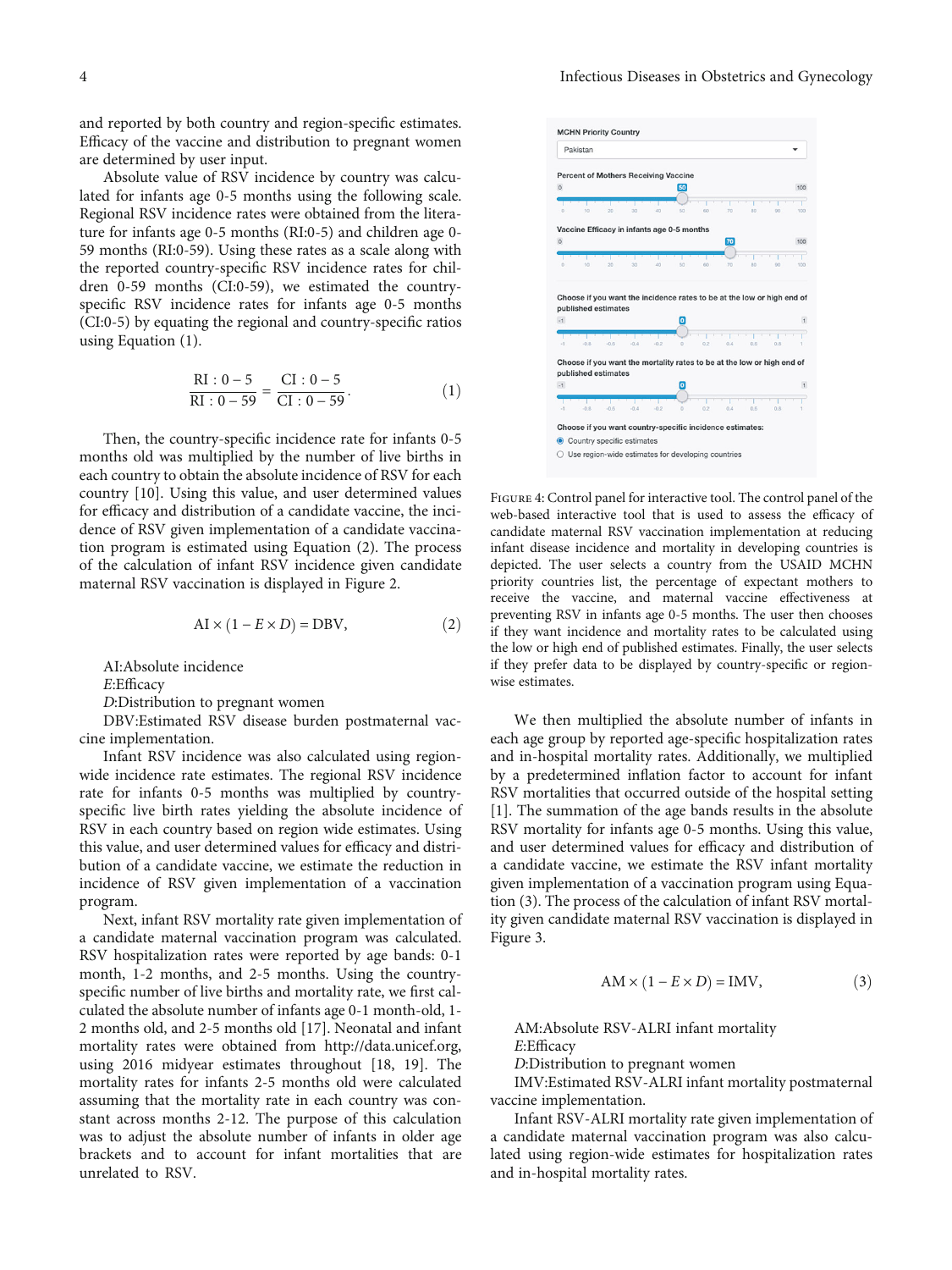

In Pakistan, the vaccination program would reduce the number of RSV-related cases of ALRI among children age 0–5 months from 558207 to 362835, avoiding 195372 illnesses and 1176 deaths annually.

|     | Country Vaccinate Incidence Mortality |        |      |
|-----|---------------------------------------|--------|------|
| PAK | No.                                   | 558207 | 3359 |
| PAK | Yes                                   | 362835 | 2183 |

Across the listed MCHN priority countries, the vaccination program would prevent 2134670 cases of ALRI and 14862 deaths each year.

FIGURE 5: Algorithm visualization. An example of the visualization produced from the online tool. If the user is interested in implementing a candidate maternal RSV vaccine in Pakistan, they would select this country from the dropdown menu. If the distribution to pregnant mothers was estimated at 50% and the efficacy was estimated at 70%, over 195,000 cases of RSV and over 1,100 RSV-ALRI mortalities could have been avoided in Pakistan alone. The algorithm also reports that if this program were implemented in every USAID MCHN priority country, over 2 million cases of RSV and nearly 15,000 infant mortalities could be avoided annually.

We assumed that vaccination success was binary, in that the vaccine only prevents RSV and does not reduce virulence or severity of disease. Programing was carried out in R, and the interactive visualizations were produced with the R Package Shiny.

#### 3. Results

We have developed a web-based interactive tool that can be used to assess the efficacy of candidate maternal RSV vaccination implementation at reducing infant disease incidence and mortality in developing countries. Using the control panel (Figure [4\)](#page-4-0), the user selects a country of choice from the list of USAID's MCHN priority countries, the percentage of pregnant mothers expected to receive the vaccine, and maternal vaccine effectiveness at preventing RSV in infants age 0-5 months. Additionally, the user can decide their confidence in the calculations by using the web controls to adjust toward the low or high end of estimated values. Data can also be displayed using country-specific or region wide estimates. The resultant values are directly compared to the incidence and mortality estimates with no vaccine intervention.

An example of the visualization of the interactive tool is shown in Figure 5. If the user is interested in implementing

a candidate maternal RSV vaccine in Pakistan, they would first select this country from the dropdown menu. They could then set a vaccine distribution and efficacy. If the distribution to pregnant mothers was estimated at 50% and the efficacy was estimated at 70%, over 195,000 cases of RSV and over 1,100 RSV-ALRI mortalities could have been avoided in Pakistan alone. The algorithm also reports that if this program was implemented in every USAID MCHN priority country, over 2 million cases of RSV and nearly 15,000 infant mortalities could be avoided annually.

The absolute reduction in incidence and infant mortality are most dramatic in countries with higher birth rates such as India, Nigeria, and Pakistan.

This tool is unique in that the user can determine the variables to best fit their purpose. It can give perspective and account for a highly effective vaccine that has decreased distribution due to cost or need for refrigeration or a vaccine with lower efficacy but a greater ability to be distributed.

#### 4. Discussion

The treatment and prevention of RSV-related ALRI is multifaceted; maternal vaccination provides only one approach for reducing disease burden and mortality. Extensive effort has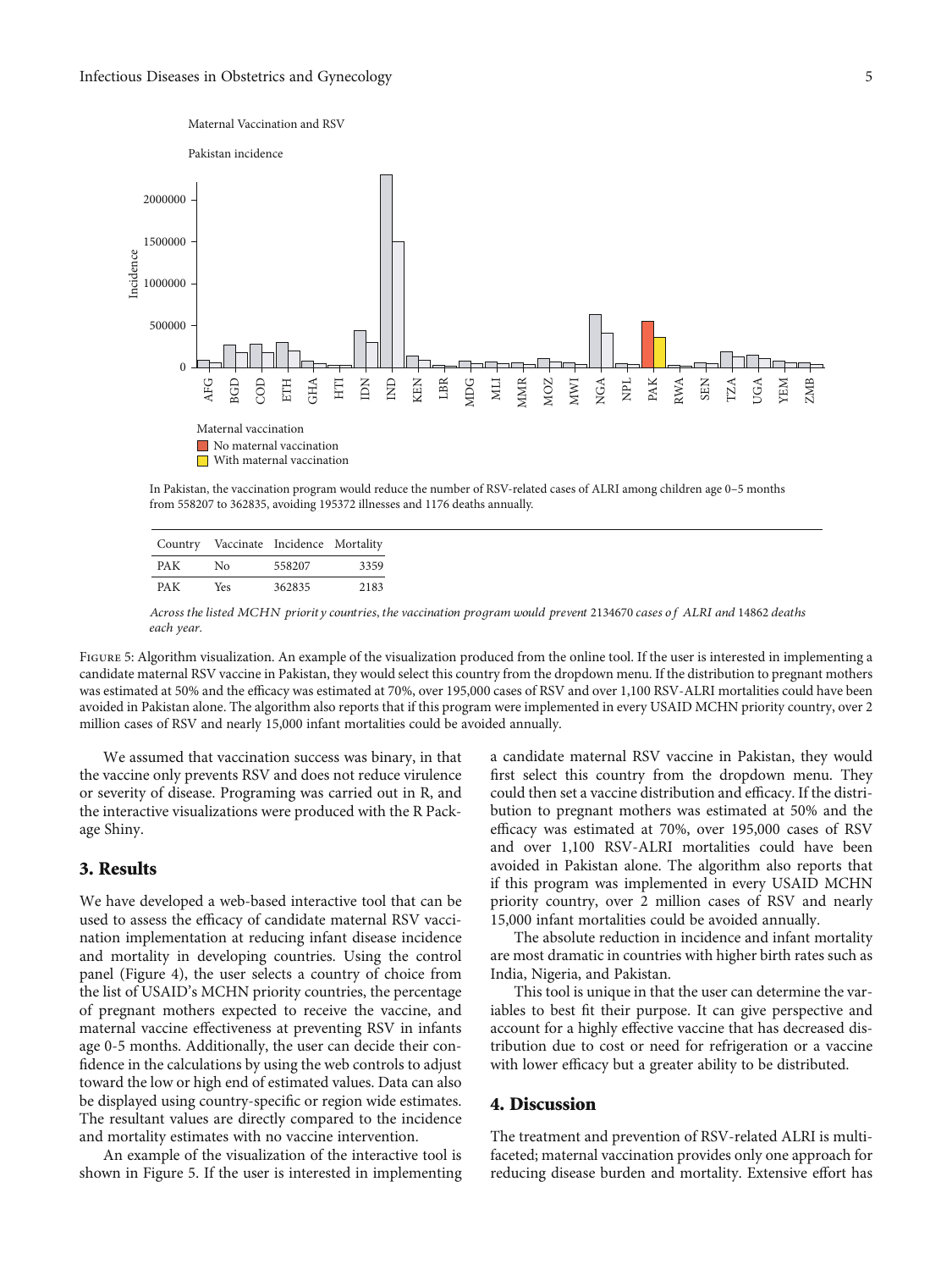gone into developing childhood vaccines and pharmaceutical treatments. Conducting experimental RSV treatments on children and infants has proved difficult due to the sensitivity of the population and disease acuteness [\[10](#page-7-0)]. We chose to investigate the effects of maternal vaccination due to its well-established record of being an effective system for infant disease and mortality prevention [[20](#page-7-0)]. Tetanus, Pertussis, and Influenza are examples of routine prenatal vaccines that could model the efficacy of maternal RSV vaccine implementation [\[21\]](#page-7-0). The distribution of existing vaccines can provide predictive power in determining the distribution of candidate vaccines. Furthermore, similar algorithms could be generated to visualize the effects of these existing vaccines on reducing disease burden in developing countries.

Anticipation of maternal RSV vaccine availability has led to a number of mathematical tools to estimate effectiveness of vaccine implementation. A model created by Hogan et al., based on data from Western Australia, reports that an RSV vaccine with a distribution of 50% and an efficacy of 80% could reduce hospital admissions by 26% for infants <3 months of age and 40% for infants age 3-5 months [[20](#page-7-0)]. Data from Kenya estimated that maternal vaccination could reduce infant RSV incidence rates by up to 31.5% [\[22\]](#page-7-0). A predictive model created by Scheltema et al., using data from the United Kingdom and the Netherlands, estimated reductions in NICU admissions by 62% and RSV-related in-hospital infant deaths by up to 48%, given administration of variably effective maternal RSV vaccination at 30 weeks gestation [\[23](#page-7-0)]. These studies share the common expectation with our model that efficacy of passive immunity decreases dramatically as infant age increases and transient maternal antibodies decay.

Rainisch et al. also utilized the Shi et al. [[1](#page-7-0)] data set to generate a model to assess RSV infant immunity strategies in the United States [\[24\]](#page-7-0). Three different potential immunization strategies were compared by effectiveness of reducing outcomes: monthly palivizumab therapy for high-risk infants, infant indicated one-time antibody therapy for all infants, and maternal vaccination for all plus palivizumab for high-risk infants. Based on their calculations, an infant indicated antibody treatment would prevent the largest number of out-patient visits, emergency department visits, and hospitalizations in the United States [\[24\]](#page-7-0). However, the study did not include a strategy solely dedicated to maternal vaccination, as is the focus of our model. Additionally, the impact of all immunization strategies on infant mortality was limited. Our model found greater impacts on mortality reduction with maternal vaccination likely due to the higher incidence and mortality rates in developing countries.

Other infectious diseases that cause significant infant mortality, such as Group B Strep, could be assessed in a similar manner. Group B Strep (GBS) is detected in the vaginal flora of 10-40% of reproductive age women [[25](#page-7-0)]. Fetal and infant infection with GBS can have severe outcomes including preterm birth, neurological consequences, or death. While most developed countries test for GBS intrapartum and provide prophylactic intrapartum antibiotic treatment, this practice is not widely used in developing countries [\[25](#page-7-0)]. An estimated 90,000 infants who become infected with

GBS die annually, and another 57,000 stillbirths can be associated with ascending GBS infection [[17](#page-7-0)]. As with RSV, the burden of infant mortality and stillbirth is higher in developing countries [[17](#page-7-0)]. The World Health Organization has recognized the development of a maternal GBS vaccine as a priority [[26](#page-7-0)]. GlaxoSmithKline's GBS trivalent vaccine has shown favorable results with effective transplacental antibody transfer to infants for up to 3 months of age [[15](#page-7-0), [27](#page-7-0)]. Using GBS infection data from developing countries, our RSV algorithm could be used as a model for an adjustable tool in the assessment of candidate maternal GBS vaccines.

A major limitation of this project was the manipulation of data to fit the target population of infants age 0-5 months in USAID MCHN countries. Due to the subjectivity of the calculations and mathematical assumptions made, there is possibility of error in our estimates. For this reason, we have given the user opportunities to adjust the algorithm as necessary, including adjusting calculations to fit low or high ends of published estimates of disease incidence. In the future, if new data become available, we can make direct comparisons to our model and adjust accordingly to provide the most accurate and up-to-date estimates.

#### 5. Conclusion

The adjustable algorithm provides a standardized analytical tool in assessing the effectiveness of candidate maternal RSV vaccination on reducing infant disease and mortality in developing countries. As vaccines continue through clinical trials and become widely available, this algorithm can provide foresight into vaccine application. Ultimately, it can be used to guide public health initiatives, research funding, and policy implementation concerning the impact of RSV on developing countries.

#### Data Availability

The RSV incidence and mortality data supporting this algorithm generation are from previously reported studies and datasets, which have been cited. The processed data are available in the published works and supplementary files by Shi et al. [\[1](#page-7-0)]. The generated algorithm can be viewed and used at<https://chrisleary.shinyapps.io/RSVVaccination/>.

#### Conflicts of Interest

Dr. Bernard Gonik was a principal investigator on the published Novavax RSV vaccine trial and is currently a principal investigator for the Pfizer and GlaxoSmithKline RSV vaccine clinical trials.

#### Acknowledgments

A poster presentation of this project was awarded best poster presentation at the Infectious Disease Society of Obstetrics and Gynecology's 2019 virtual conference. Dr. Christopher Leary was supported by the American Association for the Advancement of Science (AAAS) and its Science &